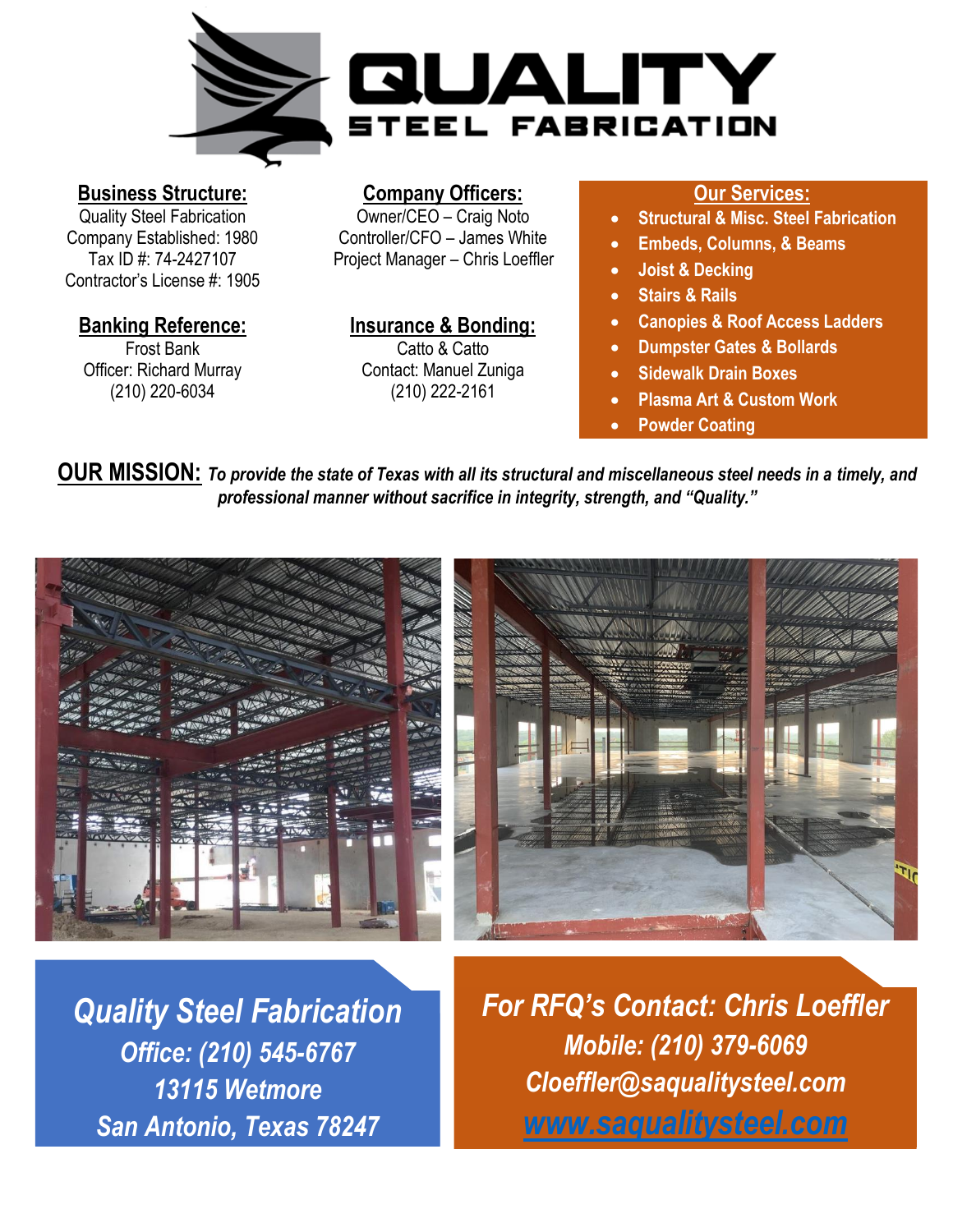

## **NAICS Codes:**

- 238990 Building & Property Specialty Trade Services
- 238120 Structural Steel
- 332323 Ornamental and Architectural Metal Work Manufacturing
- 331210 Iron and Steel Pipe and Tube Manufacturing from Purchased Steel

# **Associations:**

- ASA (American Subcontractors Association)
- TCA (Texas Construction Association)
- AGC (Association of General Contractors of America)
- North Chamber of Commerce
- SAAA (San Antonio Apartment Association)
- TAA (Texas Apartment Association)
- AFA (American Fence Association)

# **Trade References:**

**Delta Steel** Contact: Diana Lucero (210) 661-4641

**Triple S Steel Supply** Contact: Ramona Weiss (210) 431-0088



# *Our Fabrication Shop:*

*5-Acre Facility 29,000 Sq. Foot Fabrication Shop 10-Ton Overhead Crane 6ea – Toyota 5K-7K Forklift*

## *Cutting/Working Equipment:*

*1 - Cosen Band Saw 25" Capacity 1 - HYD Mech S-20 Band Saw w/ 20" Capacity 1 - Scotchman SH1419 Band Saw w/ 19" Capacity 1 - Spartan IW-66D Iron Worker 1 - Scotchman DO95 Iron Worker 1 - ALMI 150 Auto Pipe Notcher 1 - Sotchman 33-100LF/4 Notcher 3 - Hougen HDM505 Mag Drills 1 - SH-70MX 35 Ton Hydraulic Punch 1 – Ercoline CE40H3 Tube Roller 2 – 5' x 10' CNC Burn Tables with PlasmaCAM*

## *Welding Equipment:*

*– Lincoln 250 MIG – Lincoln Power MIG 256 – Miller CE-302 MIG – Miller Delta Weld 452 MIG – Millermatic 212 MIG – Millermatic 350P MIG – Nelweld 4000 Stud Welder – Miller Bobcat 225 – Miller Bobcat 250*